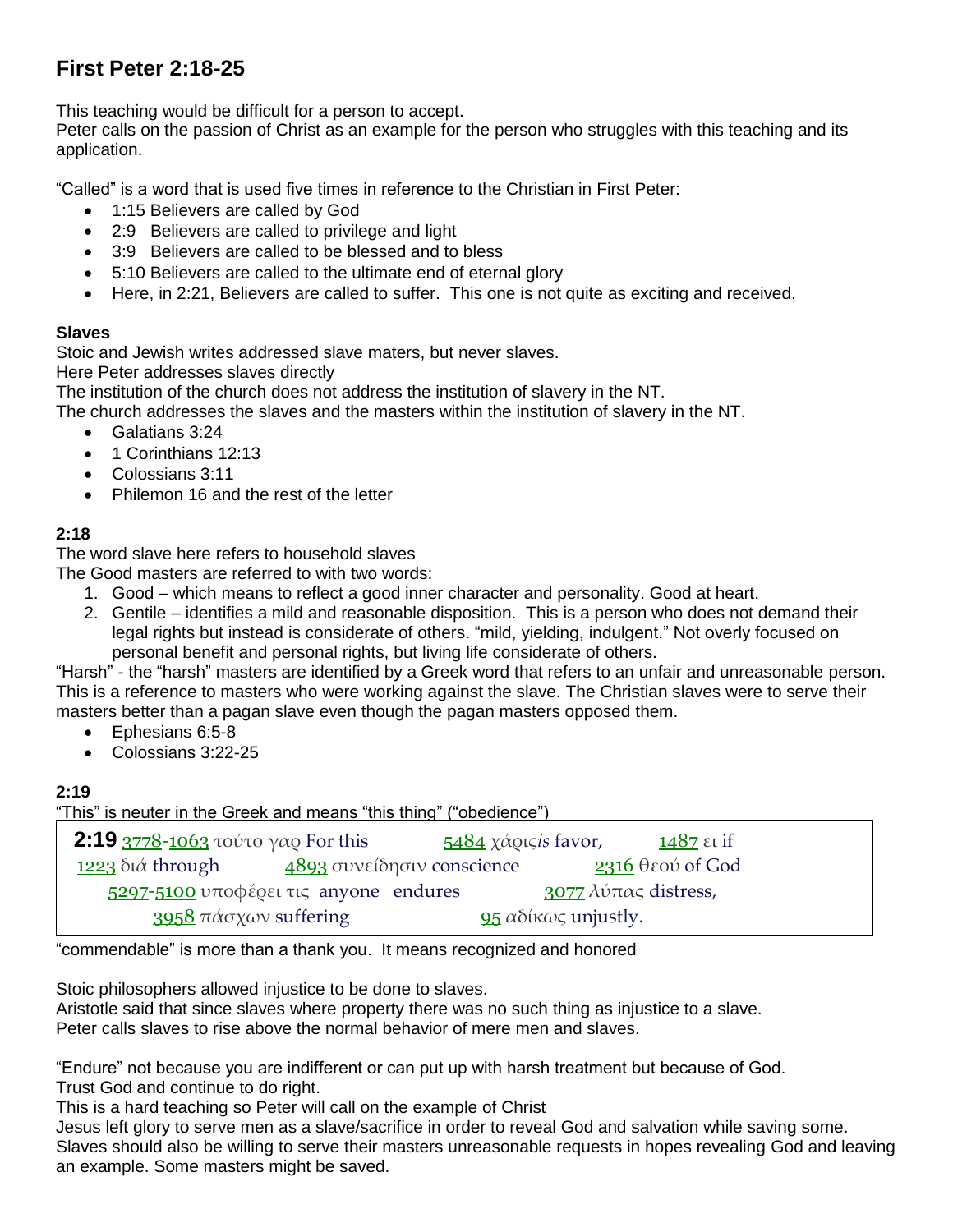#### **2:20**

"Kleos" means "fame, reputation because of a great deed." This word translated "glory" is not "doxa." A godly response to mistreatment is the act of a hero.

"Beating" means to strike with fist. It is in the present tense and refers to a progressive action. "Pummeled." It is used of Jesus being struck in Matt. 26:67 and was a fulfillment of Isaiah's use of the word from Is. 52:14. Peter knew the prophecy; Peter remembers the night of fulfilment; Peter is using it to encourage/teach slaves.

## **2:21**

"Called"… "to this"… suffering…To be called to salvation is also to be called to suffer for living like a saved person in this fallen world. Thus, slaves were called to be saved and to suffer just like, wise men were called to be saved and to suffer the same as pagan slave masters were called to be saved and suffer the consequences of that salvation manifesting in a fallen world.

|                                                              | <b>2:21 1519-3778-1063</b> εις τούτο γαφ For this |                     | 2564 εκλήθητε γου were called                                 |  |  |
|--------------------------------------------------------------|---------------------------------------------------|---------------------|---------------------------------------------------------------|--|--|
| 3754 ότι for                                                 | $2532$ kat also                                   | 5547 χριστός Christ | 3958 έπαθεν suffered                                          |  |  |
| $\frac{5228}{2}$ υπέρ for $\frac{1473}{2}$ ημών us           |                                                   |                     | $\frac{1473 - 5277}{2}$ ημίν υπολιμπάνων leaving behind to us |  |  |
| $5261$ υπογραμμόνα pattern<br>$2443$ (v $\alpha$ that        |                                                   |                     |                                                               |  |  |
| $1872$ επακολουθήσητε you should follow after<br>$3588$ τοις |                                                   |                     |                                                               |  |  |
| $2487 - 1473$ ίχνεσιν αυτού his tracks                       |                                                   |                     |                                                               |  |  |

Philippians 1:29

"Leaving" means "to leave behind"

"Example" means "writing under" and refers to young students learning the alphabet by copying or tracing letters made by the teacher.

Jesus left behind footprints of suffering to follow.

# **2:22**

Jesus was Just and suffered for your sins. Now, you be just and suffer in life as you follow Christ in doing Good.

"no sin" means never in a single instance did he ever sin. "found" refers to finding nothing after careful scrutiny

## **2:23**

"insults" refer to both:

- 1. rebukes
- 2. sharp, hurtful words

"but" is not a contrast. Instead, it removes the first option entirely in preference for the second.

"committed" means to hand something over. To deliver something to someone to keep and to manage.